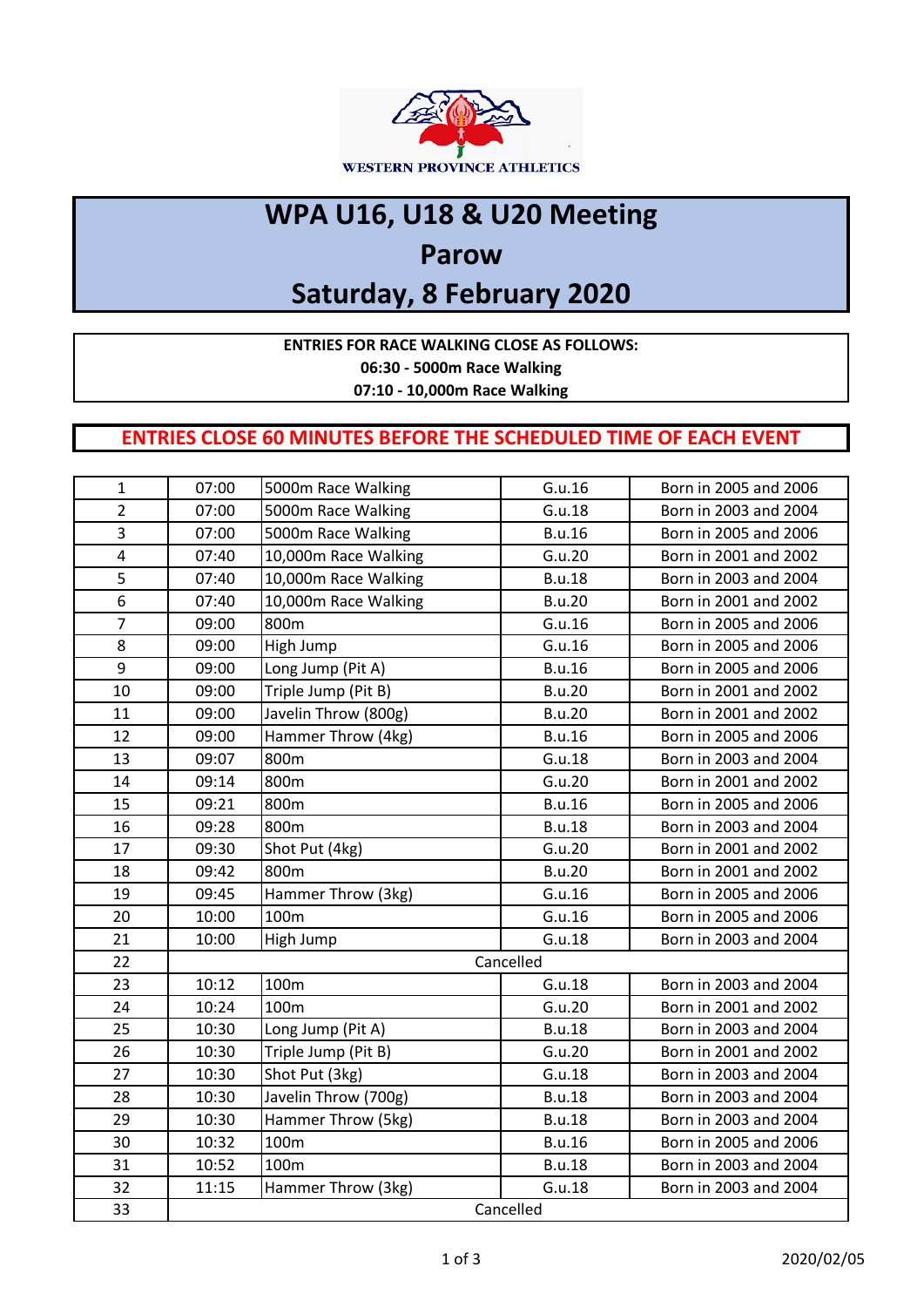| 34 | 11:16     | 100m                 | <b>B.u.20</b> | Born in 2001 and 2002 |
|----|-----------|----------------------|---------------|-----------------------|
| 35 | 11:30     | High Jump            | G.u.20        | Born in 2001 and 2002 |
| 36 | 11:30     | Shot Put (3kg)       | G.u.16        | Born in 2005 and 2006 |
| 37 | 11:40     | 3000m                | G.u.16        | Born in 2005 and 2006 |
| 38 | 11:40     | 3000m                | G.u.18        | Born in 2003 and 2004 |
| 39 | 11:40     | 3000m                | G.u.20        | Born in 2001 and 2002 |
| 40 | 12:00     | 3000m                | <b>B.u.16</b> | Born in 2005 and 2006 |
| 41 | 12:00     | 3000m                | <b>B.u.18</b> | Born in 2003 and 2004 |
| 42 | 12:00     | 3000m                | <b>B.u.20</b> | Born in 2001 and 2002 |
| 43 | 12:00     | Long Jump (Pit A)    | <b>B.u.20</b> | Born in 2001 and 2002 |
| 44 | 12:00     | Triple Jump (Pit B)  | G.u.16        | Born in 2005 and 2006 |
| 45 | 12:00     | Javelin Throw (600g) | <b>B.u.16</b> | Born in 2005 and 2006 |
| 46 | 12:00     | Hammer Throw (6kg)   | <b>B.u.20</b> | Born in 2001 and 2002 |
| 47 | 12:15     | 90m Hurdles (76cm)   | G.u.16        | Born in 2005 and 2006 |
| 48 | 12:25     | 100m Hurdles (76cm)  | G.u.18        | Born in 2003 and 2004 |
| 49 | 12:30     | 100m Hurdles (84cm)  | G.u.20        | Born in 2001 and 2002 |
| 50 | 12:30     | High Jump            | <b>B.u.16</b> | Born in 2005 and 2006 |
| 51 | 12:30     | Shot Put (6kg)       | <b>B.u.20</b> | Born in 2001 and 2002 |
| 52 |           |                      | Cancelled     |                       |
| 53 | 12:35     | 100m Hurdles (84cm)  | <b>B.u.16</b> | Born in 2005 and 2006 |
| 54 | 12:45     | 110m Hurdles (91cm)  | <b>B.u.18</b> | Born in 2003 and 2004 |
| 55 | 12:45     | Hammer Throw (4kg)   | G.u.20        | Born in 2001 and 2002 |
| 56 | 12:50     | 110m Hurdles (98cm)  | <b>B.u.20</b> | Born in 2001 and 2002 |
| 57 | 13:00     | 200m                 | G.u.16        | Born in 2005 and 2006 |
| 58 | 13:12     | 200m                 | G.u.18        | Born in 2003 and 2004 |
| 59 | 13:24     | 200m                 | G.u.20        | Born in 2001 and 2002 |
| 60 | 13:30     | High Jump            | <b>B.u.18</b> | Born in 2003 and 2004 |
| 61 | 13:30     | Long Jump (Pit A)    | G.u.16        | Born in 2005 and 2006 |
| 62 | 13:30     | Triple Jump (Pit B)  | <b>B.u.16</b> | Born in 2005 and 2006 |
| 63 | 13:30     | Shot Put (5kg)       | <b>B.u.18</b> | Born in 2003 and 2004 |
| 64 | 13:30     | Javelin Throw (600g) | G.u.20        | Born in 2001 and 2002 |
| 65 | 13:30     | Discus Throw (1kg)   | <b>B.u.16</b> | Born in 2005 and 2006 |
| 66 | 13:32     | 200m                 | <b>B.u.16</b> | Born in 2005 and 2006 |
| 67 | Cancelled |                      |               |                       |
| 68 | 13:52     | 200m                 | <b>B.u.18</b> | Born in 2003 and 2004 |
| 69 | 14:16     | 200m                 | <b>B.u.20</b> | Born in 2001 and 2002 |
| 70 | 14:30     | Shot Put (4kg)       | <b>B.u.16</b> | Born in 2005 and 2006 |
| 71 | 14:30     | Discus Throw (1.5kg) | <b>B.u.18</b> | Born in 2003 and 2004 |
| 72 | 14:40     | 300m Hurdles (84cm)  | <b>B.u.16</b> | Born in 2005 and 2006 |
| 73 | 14:50     | 300m Hurdles (76cm)  | G.u.16        | Born in 2005 and 2006 |
| 74 | 15:00     | 400m Hurdles (76cm)  | G.u.18        | Born in 2003 and 2004 |
| 75 | 15:00     | 400m Hurdles (76cm)  | G.u.20        | Born in 2001 and 2002 |
| 76 | 15:00     | High Jump            | <b>B.u.20</b> | Born in 2001 and 2002 |
| 77 | 15:00     | Long Jump (Pit A)    | G.u.18        | Born in 2003 and 2004 |
| 78 | 15:00     | Triple Jump (Pit B)  | <b>B.u.18</b> | Born in 2003 and 2004 |
| 79 | 15:00     | Javelin Throw (500g) | G.u.18        | Born in 2003 and 2004 |
| 80 | Cancelled |                      |               |                       |
| 81 | 15:10     | 400m Hurdles (84cm)  | <b>B.u.18</b> | Born in 2003 and 2004 |
| 82 | 15:20     | 400m Hurdles (91cm)  | <b>B.u.20</b> | Born in 2001 and 2002 |
| 83 | 15:30     | 5000m                | G.u.20        | Born in 2001 and 2002 |